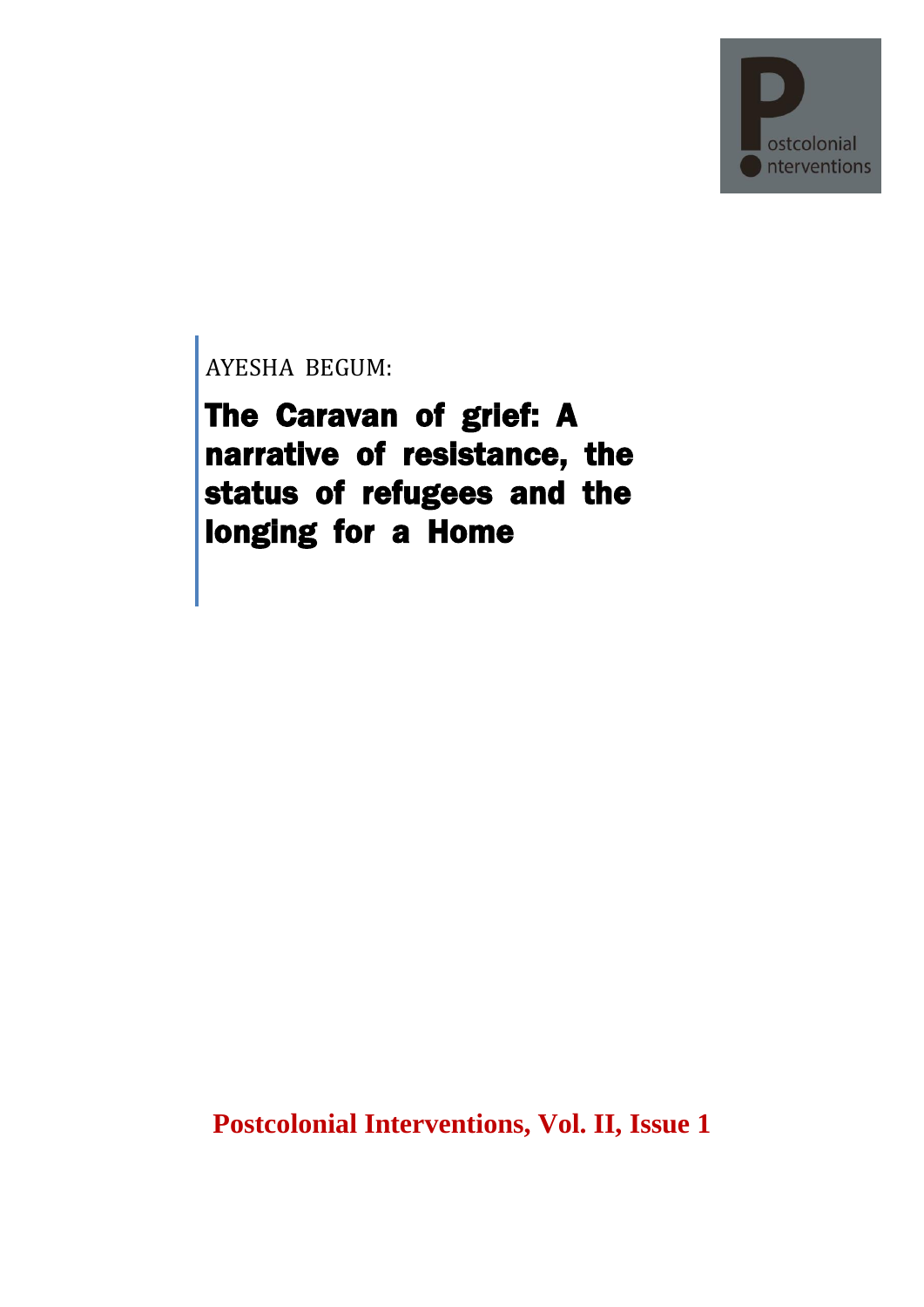# **ABSTRACT**

The birth of the concept of Nation States was conceived often with the intrinsic tendency of viewing it as a homogeneous and monolithic structure. Subsequently, it came to be reiterated in popular imagination and discourses in a more or less essentialistic and seclusive policy. The politics of membership to a Nation is nowhere as fascinating in all its complexity as in the Middle East, with Palestine as the epicentre. The occupation of Palestine by the forces of Zionism, has led to not only a historical disjuncture, but also forced migration and exile. My paper attempts to showcase how a particular "*narrative'* propagated by Zionism as well as the intervention of the West, has reinforced the myth of the absence of the Palestinians. In this case, I have tried to explore two texts: Joe Sacco"s graphic novel *Palestine* and Eran Riklis"s film *Lemon Tree*. My purpose is to show how both these texts acts as visual narratives that complicates, and counters the role of mainstream narrative. It is to show how narratives become an important trope in the politics of *'resistance'*, through both these texts. Last, but not the least, my paper will focus through both these texts on the status of *'refugees*", to focus attention on the meaning of *'home'*, in its spatial, temporal and material forms.

**Keywords**: Refugee, home, graphic novel, nation, resistance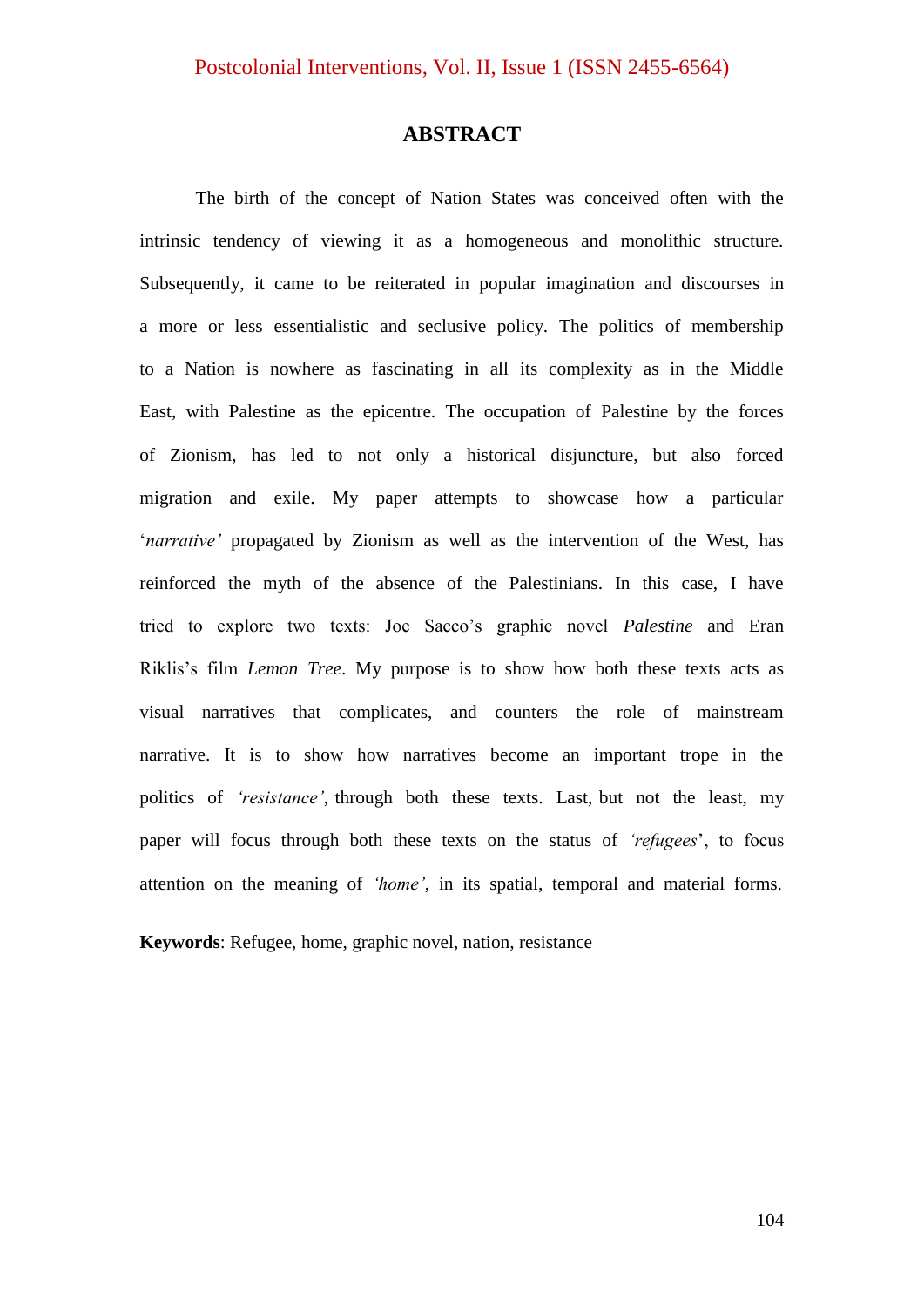The dystopic scenario of political conflicts highlights the exigencies of literature, often culminating in the narrative of protests and resistance. To counter the diabolical nature of the repressive state apparatus, traditionally, people have always sort the refuge of art in general and literature in particular. The site of "Palestine", has become emblematic of a problematic discourse and therefore, is constantly focalised as that space, that seeks to resist the claims of popular narrativization. In this paper, I seek to discuss the politics of resistance in Joe Sacco"s graphic novel, *Palestine* and Eran Riklis"s film, *Lemon Tree*. I have chosen two very different visual narratives, which are also narratives of protests, whose very different media specificities and textual productions highlight the context of the Israel-Palestine conflict.

I hereby aim to showcase how both these texts situated within a very specific historio-political context, constantly resists and hence subverts the dynamics of power structure. It is also important to note that both these texts explore the different nuances of narratives of protest and resistance.

To understand the polemics of the narrative of protest used in both the texts, one must first be acquainted with the narrative that has been ubiquitously propagated, in historio-political consciousness. It is what Edward Said, in *The Question of Palestine*, would call the claims of "Zionism", premised on the idea of a promised land (in the Old Testament) exclusively for the Jews, along with the negation of the presence of the native Arabs as nonexisting in those lands. Thus Zionism, as an idea, based itself on "the excluded presence, that is the fictional absence of native people in Palestine; institutions were rebuild deliberately shutting out the natives, laws were drafted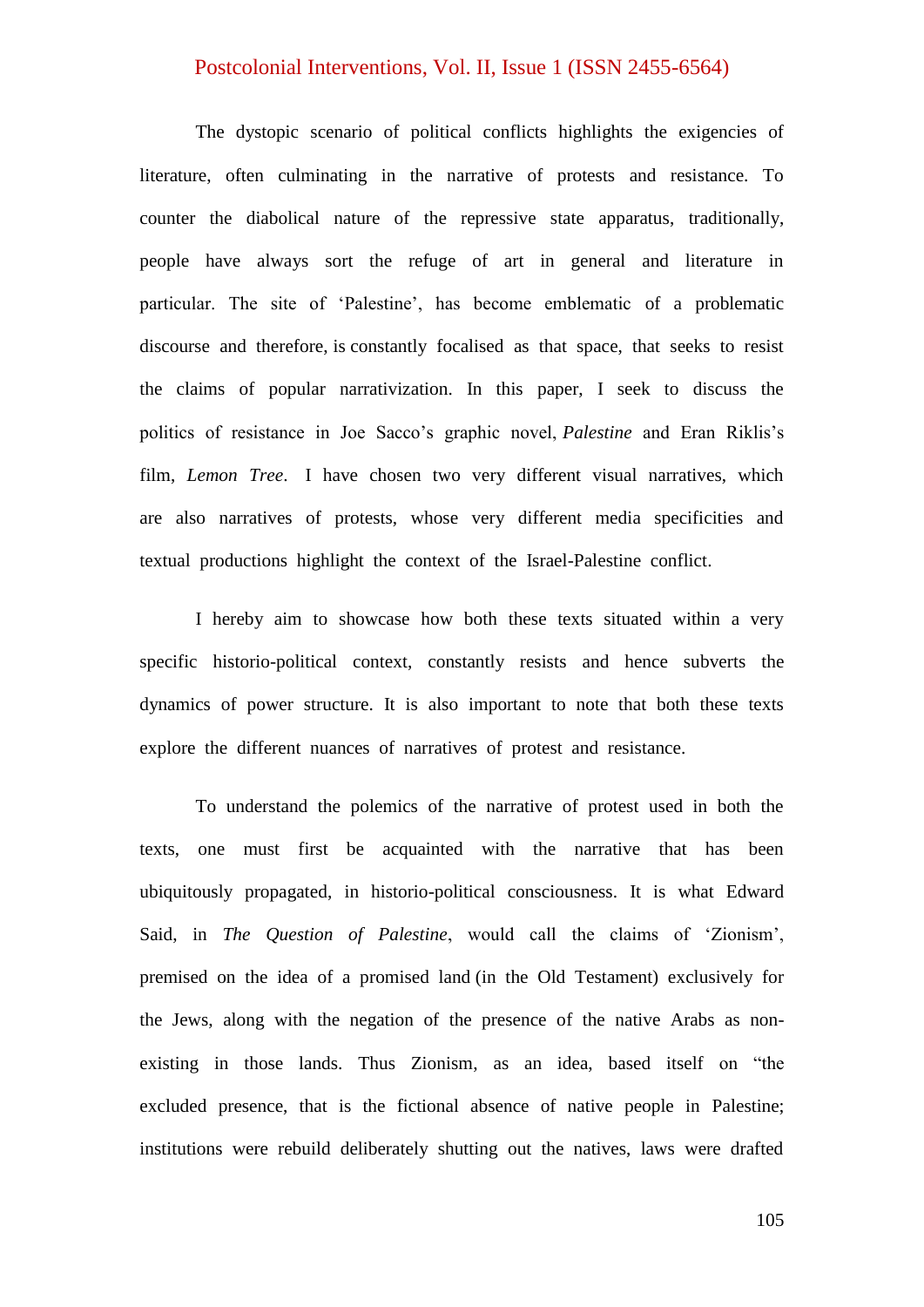when Israel came into being that made sure the natives remained in their "non place", Jews in theirs and so on."(Said 42). This intentional motive of erasure of the Palestinians, for the creation of the State of Israel, is based on the concept of an ethnic purity (the dialectics offered to counter the Holocaust turns ironical, although officially not recognised) and found itself manifested in the (in)famous Balfour Declaration of 1917. Thus, Zionism in the very conceptualization of Israel not only ignored the presence of the Arabs, but also demanded its recognition on the "assumed subordination of a designated inferior Other" (Said 253). To add to the immense popularity of Zionism, is the Machiavellian role of the West, with its political baggage, adding fuel to fire. According to David Gardner, the role of the U.S.A and Britain in backing Israel is tied to their own national interests and is premised not only on a "double standard: but also a "wrong standard" (Gardner 143).

What one needs to recognize is the deep complexity of the "question of Palestine", that has often been consciously obliterated from official history. At the same time, it is important to note, that despite the attempts to efface the Palestinians by sheer force, the Palestinians continue to exist, and it is in their daily struggles of resistance, that they counter mainstream narrative.

The term "resistance" (muqawamah) was first applied, in the context of Palestine, by the Palestinian writer and critic, Ghassan Kanafani in his work, *Literature of Resistance in Occupied Palestine* in 1966. The point that Kanafani has tried to raise, is the question of how a cultural form of resistance constantly disrupts the power equations, often more than armed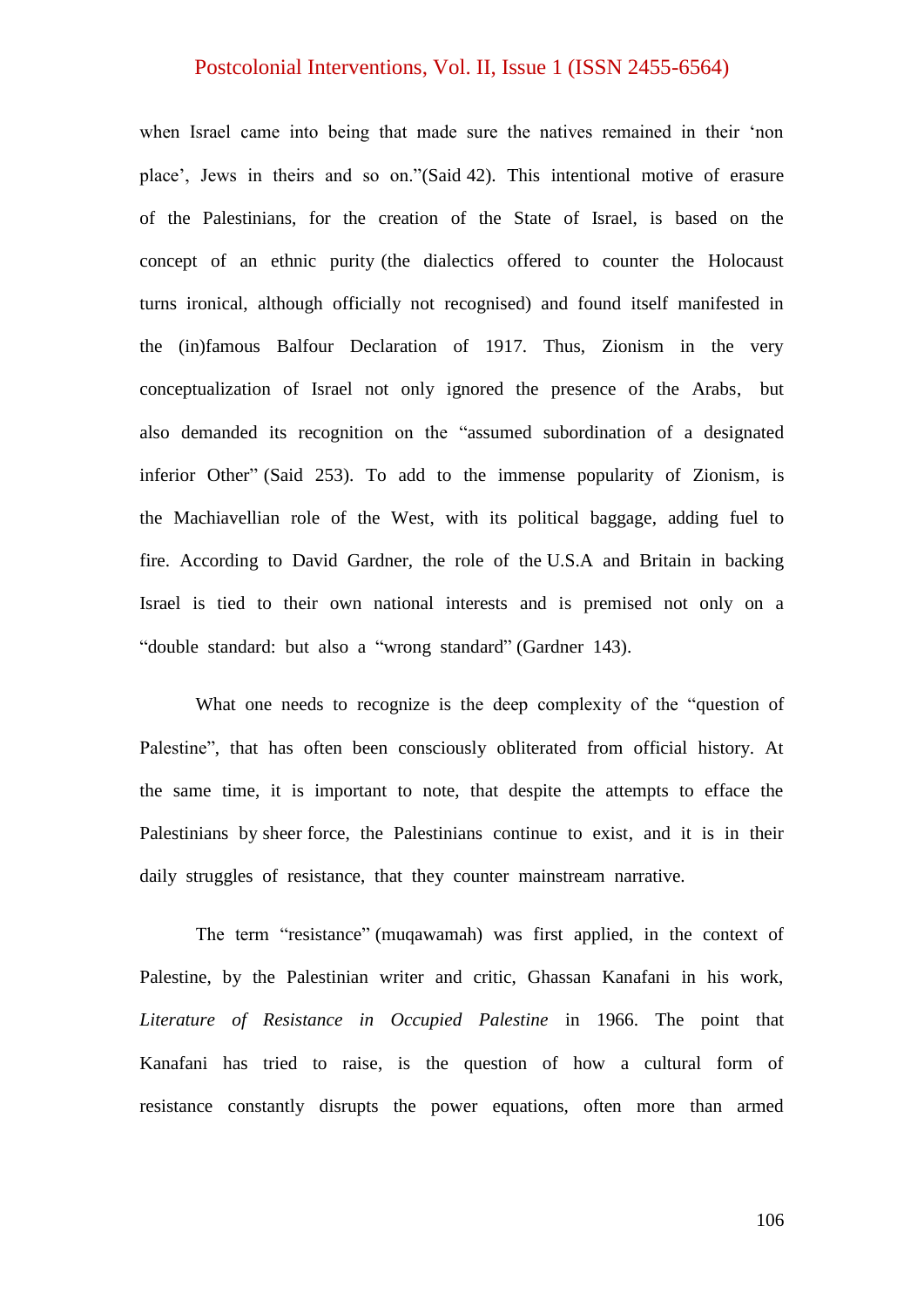resistance/protest itself. In the words of Kanafani, as quoted by Barbara Harlow,

If resistance springs from the barrel of a gun, the gun itself issues from the desire for liberation and that desire for liberation is nothing but the natural, logical and necessary production of resistance in its broadest sense: as refusal and as firm grasp of roots and situations (Harlow 11).

As such, Kanafani situates the literature of resistance as a powerful counter narrative within the 'cultural siege' imposed by the State machinery or to subvert what Harlow calls the "hegemonic domination and oppression" (Harlow 29)

In Joe Sacco"s *Palestine*, we see an interesting hermeneutics of resistance being foregrounded. Joe Sacco is one of the most reputed graphic novelists of our times. Of a Maltese American nationality, Sacco did his graduation in journalism at the University of Oregon, before choosing the medium of comics to highlight important socio-political happenings in different historical settings. He is also the author of other famous graphic novels, namely, *Safe Area Gorazde (2000), The Fixer (2003),* and *Footnotes in Gaza(2009),* along with *Palestine.* His graphic reportage has earned him worldwide acclaim and he is the recipient of the famous *American Book Award* and *Eisner Award* among many others. This graphic narrative was initially published in serial forms in nine volumes and later in 2001, assembled as a complete book, with an introduction by Edward Said. We are introduced to Sacco"s Palestine and the Palestinians as a discursive presence that seeks to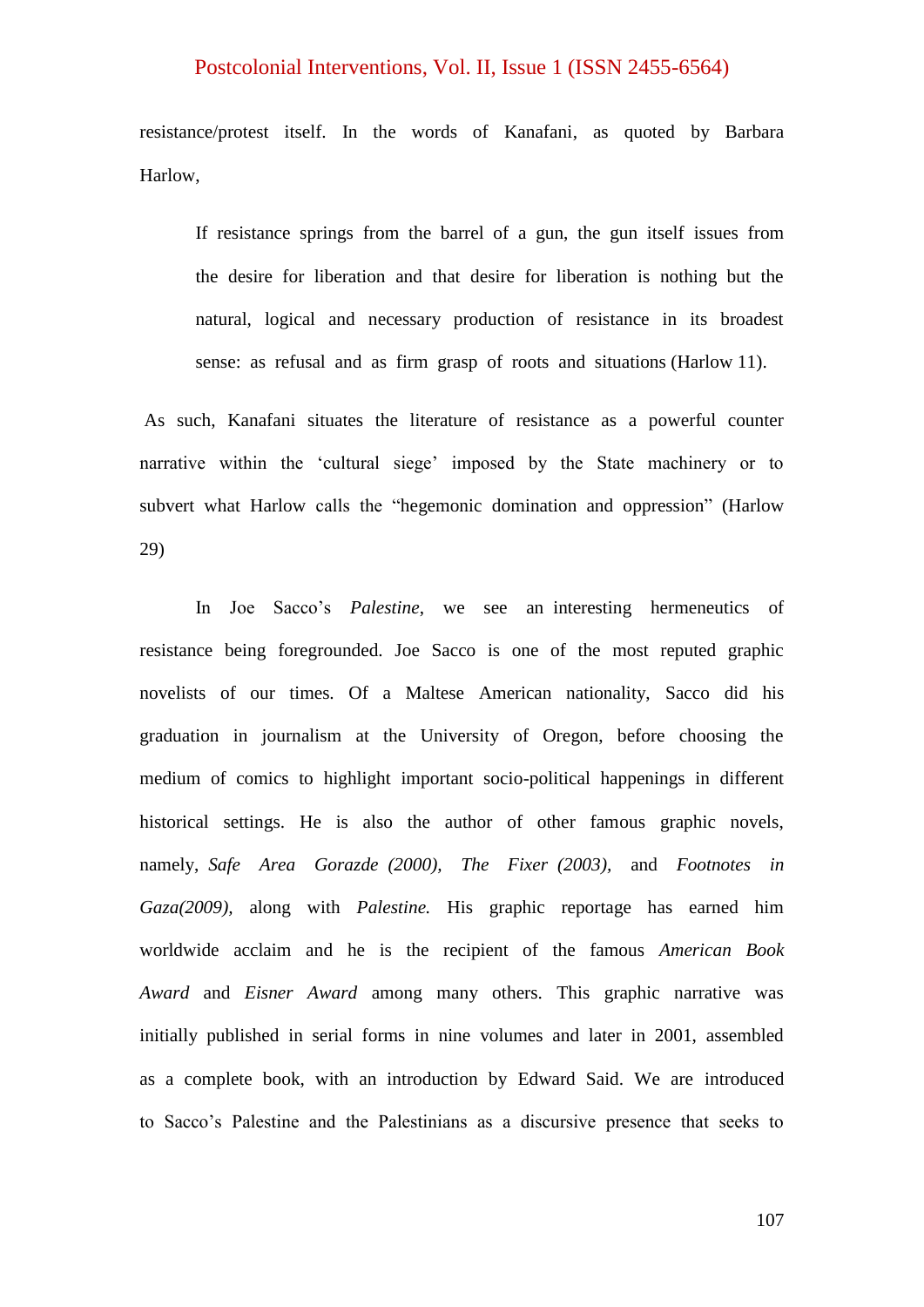de-establish the myth propounded by the Israeli and other Western mainstream media narrative.

*In Palestine*, we are presented graphically with the scenario of the Israeli-Palestinian conflict. We as readers, much like Sacco himself, are initially equipped with only the populist and stereotyped understanding of the Palestinians as terrorists. The story about the killing of the American Jew, Klinghoffer, by the Palestinian terrorists as well as Sacco's racist and abusive language against the Palestinians showcase the generalisations made by Western media, as part of the "Orientalising" process. It is only when Sacco traverses through the different areas of Palestine, collecting testimonies from the Palestinians themselves, that he, along with the readers is implicated. The graphic narrative then becomes the meta-narrative, where the reader, like Sacco, in turn become the "witness". Here, an interesting facet explored by the graphic narrative, is the subject position of Sacco himself, which further complicates the narrative. Sacco becomes a chief character for the telling of this narrative of protest, with his own idiosyncrasies and biases. This is again fitting with Kanafani"s rejection of the concept of "academic objectivit" and "scientific dispassion", in literature of resistance (Harlow 3). According to Bhakti Shringarpure, this dismissal of objectivity is a "sly, intelligent trope that covers more ground in a few pages than entire political tomes" (Shringapure 213).

What is more important is how Sacco, in his journalistic report, presents the account of the lives of the Palestinians, giving them the space to narrate their stories, in their chequered experiences of being under Israeli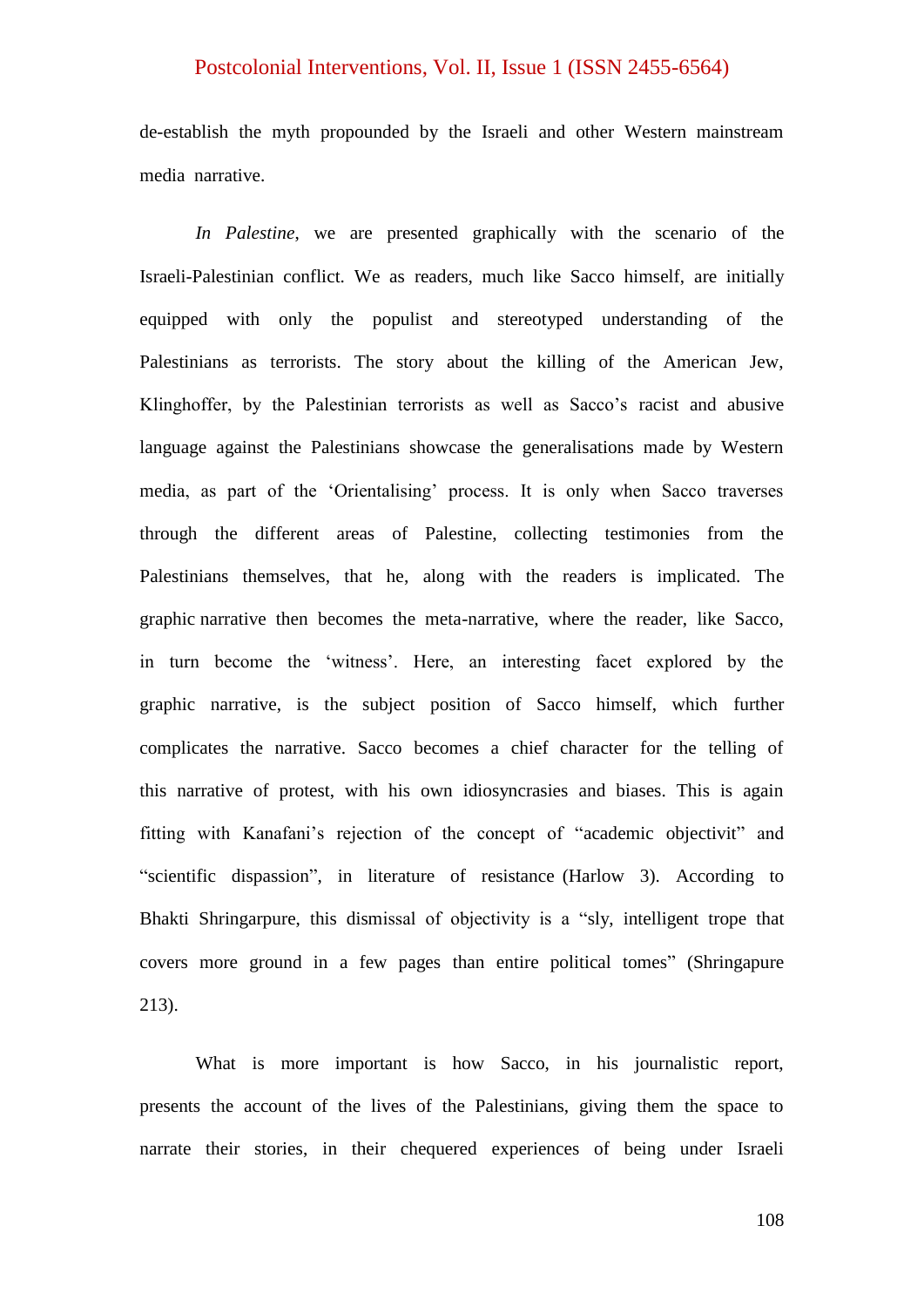occupation. In his depictions, Sacco not only presents a world, "trapped within an inferno of war and violence: the despair and resilience of people in an extreme crisis, of lives regulated by curfews, where torture and prisons constitute everyday realities" (Shringapure 213), but also the stories of each individual, often taking the resort of memory, to prevent generalizations and stereotyping. We recognise the fact that despite the scepticisms on the part of the Palestinians before the Western media, their only viable option is to constantly narrativize their stories. According to Helen Taylor, the need for telling stories becomes almost an act of claiming self recognition. Quoting Andrews, Taylor states, "stories are not only the way, in which we come to ascribe significance to experiences we and others have had; they are one of the primary means through which we constitute our very selves" (Taylor 37). Almost everyone whom Sacco meets in his journey, has a story to narrate. Incidents of past horror, leaving physical and psychological wounds, are narrated without any hesitation with precision and graphic details, by almost all the interviewees. The point I am trying to raise here, is not only the significance of the narrative self but how these narratives also become a tool of resistance. It is the Arab guide that Sacco meets at Hebron, with his faith in God, that acts as a narrative of protest with its completely different cultural logic, that undercuts the role of history and power. His recognition of the omnipotence of God, and the fragility of the discourses of State power, from the Romans to the English, might seem all too baffling and irrational to a secular audience, but also a powerful reminder of the politics of piety as deeply embedded in the Middle East crisis. "They are gone/ We all go/Only God is great." (Sacco 40). The politics of the narrative of protest is also dealt with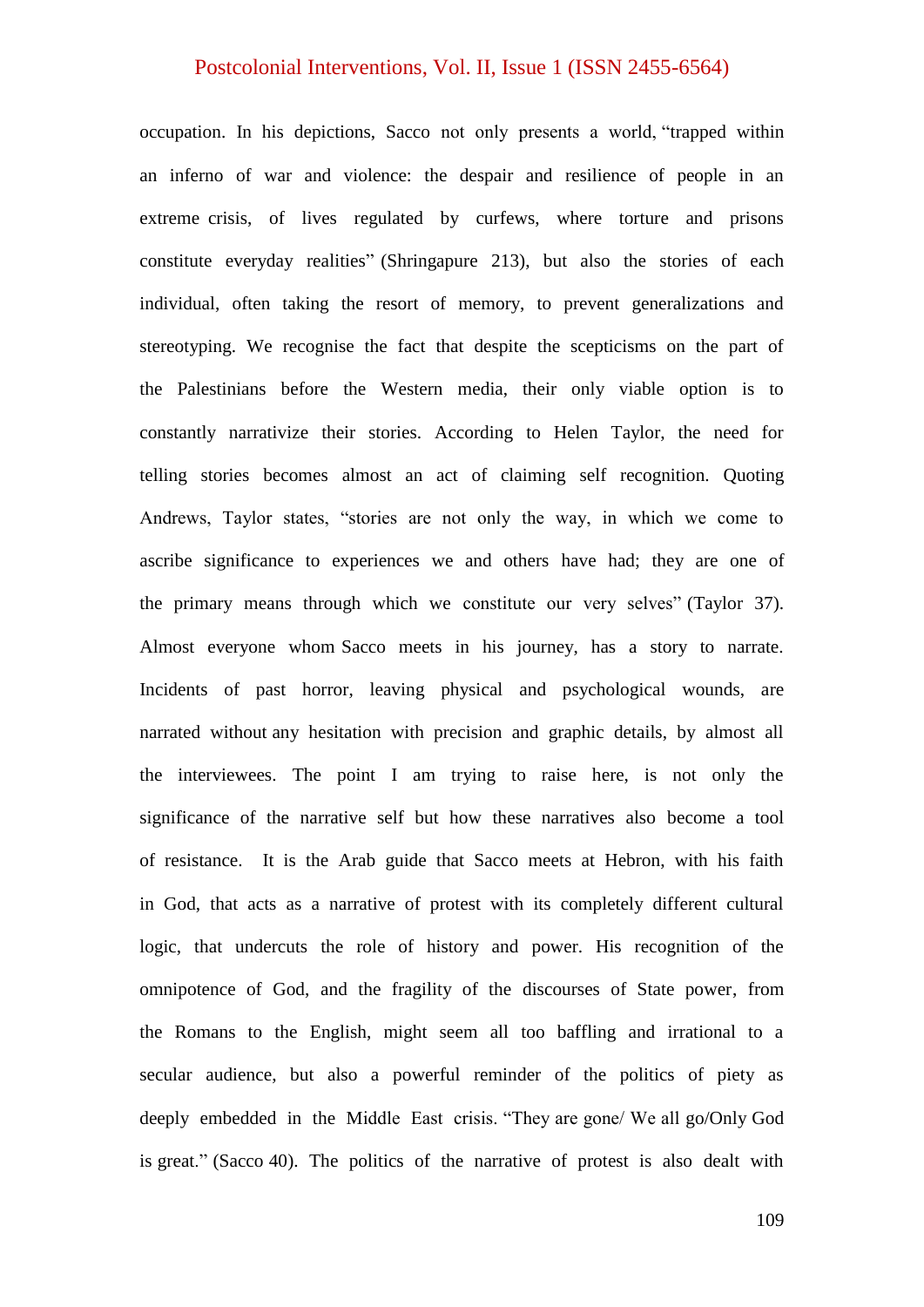in the issue about women and the discourse of the 'hijab', where we find the dialectics of resistance even further complicated and often as a counter narrative to Western Imperialism and First World Feminism. The cultural shock for Sacco speaks volumes about the general stereotyping of the West in relation to the idea of freedom of Muslim Women. "You could say the hijab was more my problem than hers.."(Sacco 137). It is in the stories of 'Ammar', who has been unable to get the work permit from Israel, or the story of "Sameh", who works in a Rehabilitation centre catering to the needs of handicapped children, without much help, or the story of the old woman who has lost both his sons, that we recognise the importance of these private narratives. All of these narratives, along with other testimonies, marks the point of departure, the departure being the voice of the Palestinians claiming space and history through their acts of registering their voice and often through memory. This provides an axiomatic idea of self-identity to the Palestinians, giving them the power, through what Said called "individual acts of rhetoric."(Said 134). These testimonies are filled with outbursts of anger, pain, hope and hopelessness and although these may seem trivial initially, as Debbie Van Kerckem notes, "these events are anything but trivial and passing for they have implications until long beyond their end" (Kerckem 38). It is also interesting to note how disparate events narrated by different individuals about their lives under Israeli occupation, somehow have an uncanny similarity. In the horrors recounted by the family members of Jibril, the readers learn how nearly 20 homes were attacked last night" (Sacco 64), how the "attack lasted 15 minutes" and how, in the morning [they] found 60 stones" (Sacco 66) or how an old woman, estranged from her family, recalled the demolition of her house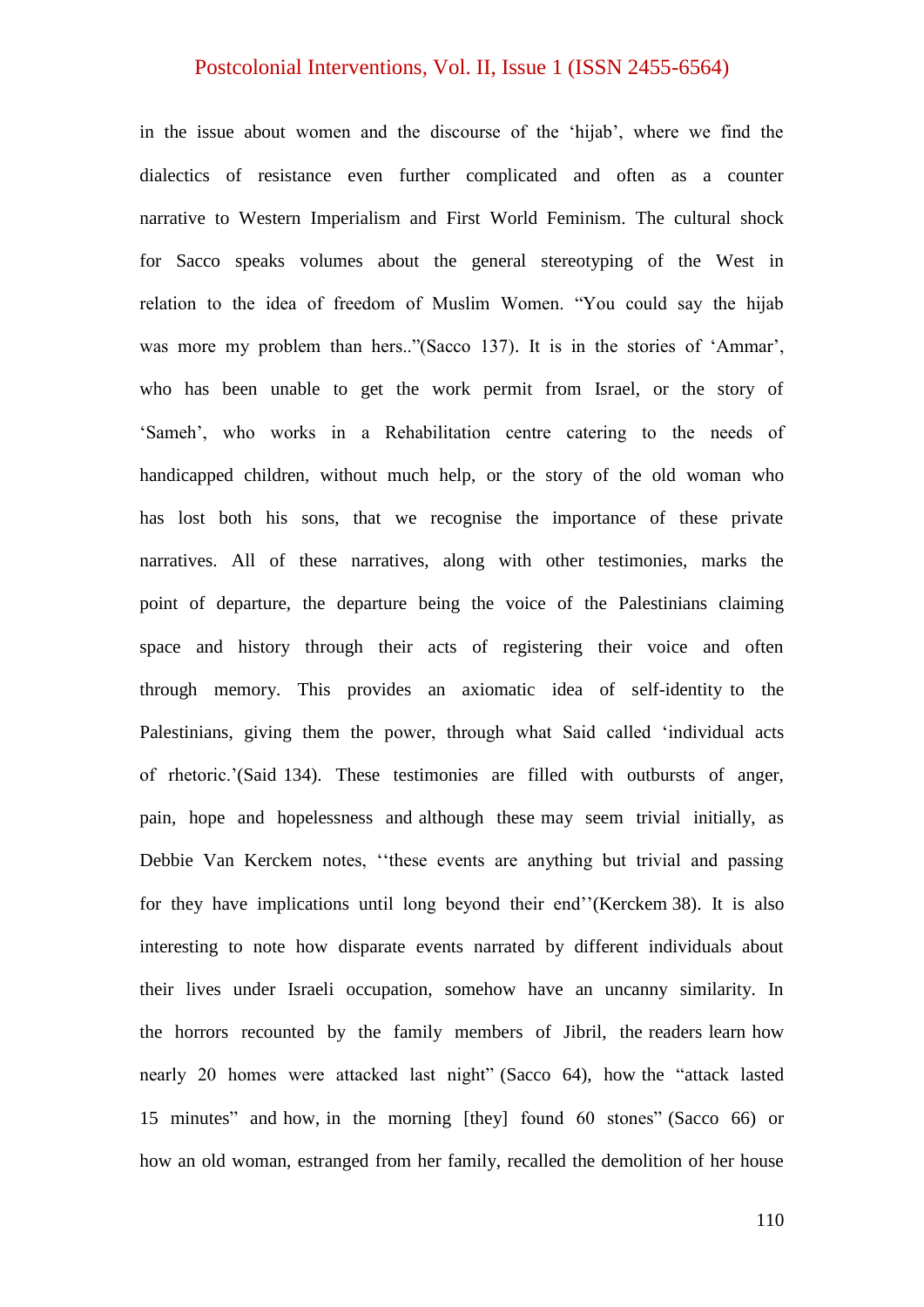(Sacco 68). Through such recollections we find an undercurrent of suffering that unites these people. In the words of Helen Taylor, quoting Jackson, "In narrating one's own story, one salvages and reaffirms, in the face of dispersal, defeat and death, the social bonds that bind one to a community" (Taylor 37). In other words, the testimonies collected by Sacco helps him to record social histories, situating individual desire within a particular social circumstance, and helps to counter the official history and narrative. As such, these narratives offer an "alternative way of conceiving human history" (Said 260), using memory and often the past to highlight, what accounts most significant to these individuals in their suffering.

In chapter four, the part entitled, 'The Tough and the Dead', the graphic narration about the woman interrogated by the "Shin Bet", provides an interesting dimension to the narrative. Her robust attitude and defiance of the threats imposed by the Shin Bet, shows her not just as an ordinary female Activist, but one who counters the stereotypes of Arab women. Her refusal to give up showcases a complete reversal of the gaze. Similarly, in the same chapter, the part dealing with the stories of 'Ansar iii', evinces the different strategies deployed by the prisoners in the face of oppression. It is in their acts of organising the inmates under different political affiliations, disciplining and educating themselves, observing silence at the death of "Abu Jihad", that completely unsettles and unnerves the Israelis, if only temporarily. It also depicts how the prison gets transformed into a centre to "counteract the policy of recruiting Israelis to be Palestinian haters" (Sacco 92).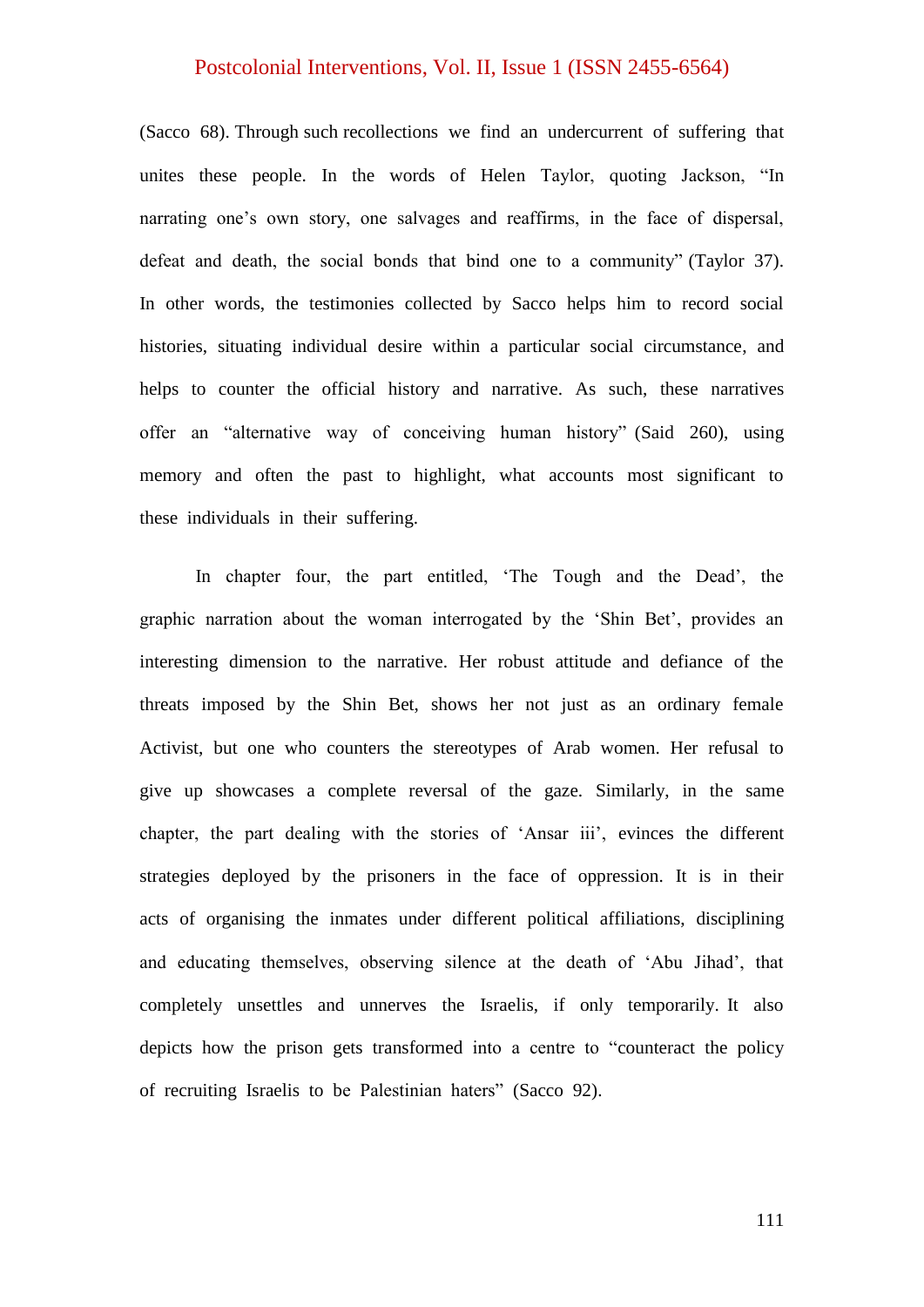What is also unique about this genre dealing with the narrative of protest is how Sacco uses the realm of the comic, where the caricatured sketches have more than a few serious, in fact, philosophical implications. To this is added the element of dark humour, sometimes in a stark manner and at times with subtleties. Sacco must be applauded for the extensive detailing used, where every twitch of the eyebrows, every facial expression or gesticulations, assume the language of the narrative of protest. *Palestine* has an interesting tapestry that moves between black and white illustration and photographic representation. Moreover, "his layouts shift in style to match the material: stories told to him emerge in symmetrical panel grids, while incidents in which he is involved, or engage his emotions are rendered in a far looser style, in which images and captions slide across the page" (Murray).

The next important facet that the graphic novel explores is the question and status of the refugees in Palestine. The intifada of 1948, or what came to be known as "Al Naqba" (the catastrophe) resulted in the displacement and forced migration of millions of Palestinians from what they had previously called their homeland. According to Gardner, "The other Arab-Israeli minefield which can still be traversed with a pragmatic compass concerns the fate of the roughly 5 million Palestinian refugees-still used by rejectionists on both sides as the reason why no reconciliation of this tragic history will ever be possible" (Gardner 161). What becomes pertinent is how these refugees continue to exist and define their identity, despite all obstacles. With the loss of their home, they are living in a continuous siege and exile. In *Palestine*, Sacco captures brilliantly the horrors of the Israeli occupation through his journey into what he terms as 'Refugeeland', covering the areas of 'Jabalia',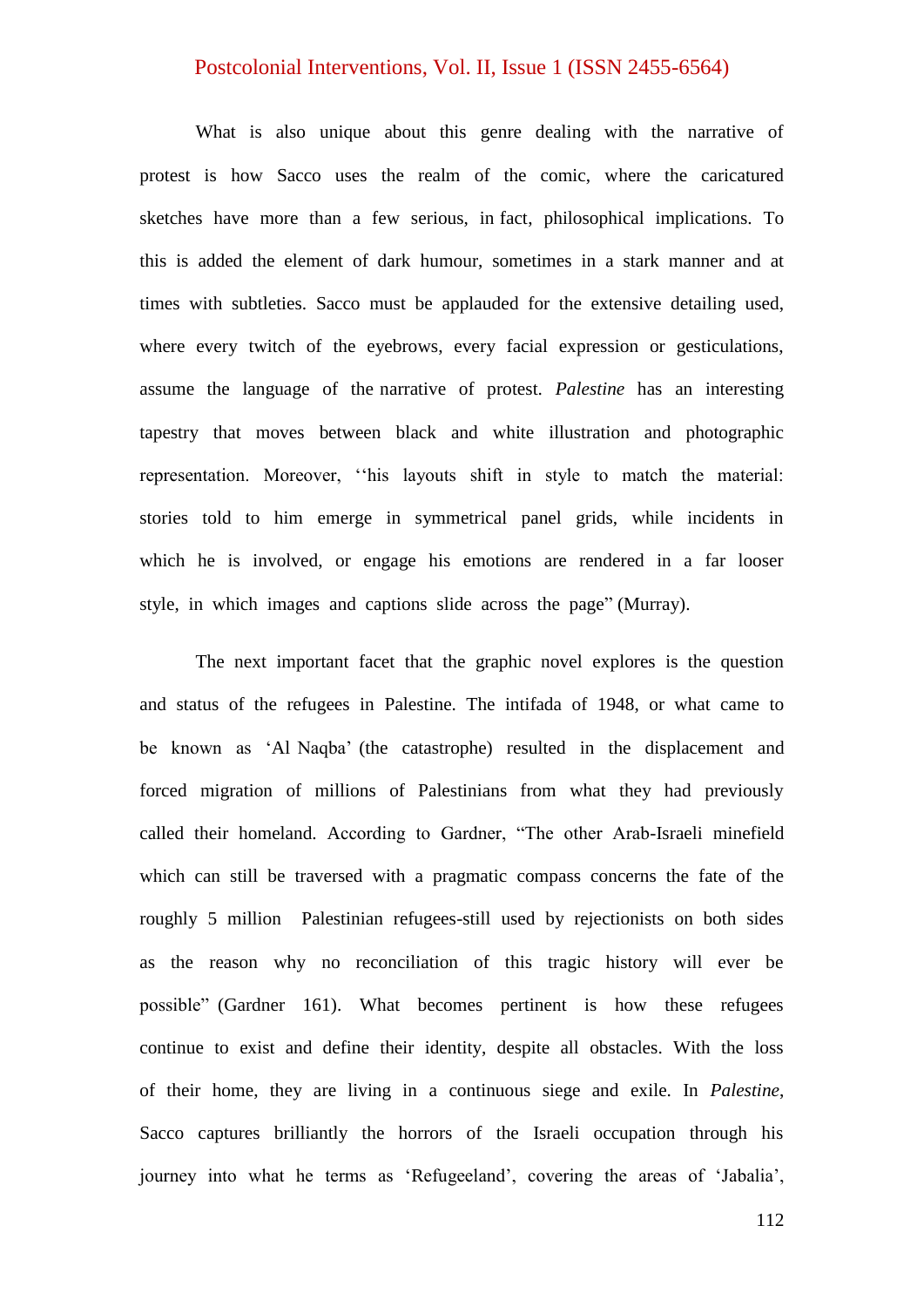'Nuseirat', 'West Bank' and most importantly, 'Gaza'. Almost two entire pages (146-147) are devoted in the graphic novel, to showcase pictorially, Sacco"s journey into the lives of the refugees. The extensive detailing is used to represent graphically the physical condition of the topography, with clustered buildings, swarming population, potholes, garbage and yet people continuing their daily routines – "The camp looks like small cities, only even more crowded and sometimes they are built next to the already existing cities, which makes the transition from city to refugee camp even more blurry" (Kerckem 36) The despicable condition of living highlights the reality of the refugees, without even the basic amenities of living and yet it is in this same locale, that the refugees are struggling for a living, trying to spread education and even formulating ways to counter the Israeli occupation. Their daily lives with their quest for the most mundane things, registers their identity beyond the nationalist struggle. It is intriguing to note how the reference to the refugees in their struggle is quite subtly juxtaposed with servings of tea, black coffee and tomatoes. Almost all the narrations revolve around the ritual of gatherings with the accompaniment of tea and coffee. As such, one must recognise how these objects attain meaning in the narrative beyond their materiality, as part of a tradition that "merge individual sorrow or joy with communally prescribed forms of observance" (Taylor 144).

As a visual medium, the graphic narrative also plays with the idea of, what McCloud would call "closure". It is interesting to note that as a narrative of protest, *Palestine* does not provide any ethical closure to the Israeli Palestinian conflict. This is most poetically rendered in the last chapter, where a Palestinian child is being interrogated by an Israeli soldier. It is a moment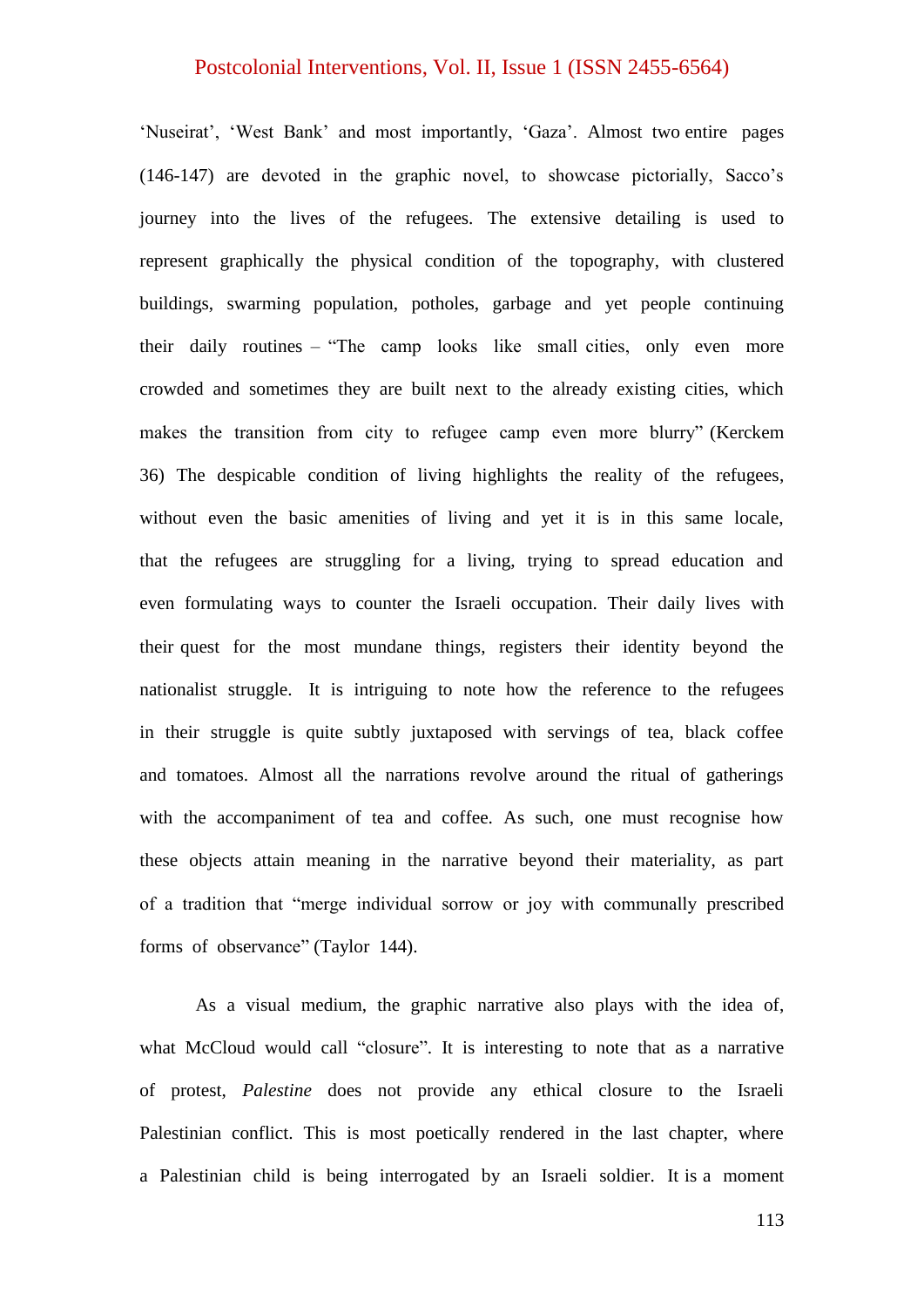that captures the extreme tension and fragility of relationship between two individuals separated by the burden of history, politics and blood. At the same time, the graphic mode, allows for a certain closure by bringing about a wholeness, from the disparate slides of images. To quote McCloud, "Comic panels fracture both time and space, offering a jagged, staccato rhythm of unconnected moments. But closure allows us to connect these moments and mentally construct a continuous, unified reality" (Kerckem 55).

The feeling of unease that one has to grapple with in the graphic novel is further intensified in Eran Riklis"s film, *Lemon Tree.* One of the most unsettling things that one encounters, is this sense of longing and bereavement for the loss of "home", in the entire Israeli Palestine conflict. Time and again, it is the central metaphor of the home that beguiles the tragedy of this entire discourse. The next visual narrative, that I intend to discuss in this paper is Eran Riklis"s film, *Lemon Tree*. Based on an actual story, originally written as a Novel, this trans-mediation into cinematic representation, beautifully captures the moment of crisis between two individuals, within the larger spectrum of Israeli-Palestinian conflict. The film with its own poetic rendition complicates the politics of resistance to a whole new level. We see how the land, with its agricultural metaphors and imageries, becomes the umbilical cord that connects both the Israelis and the Palestinians, irrespective of the interjection of history, complicating the roles of the victim and executioner.

Eran Riklis is a name famous in World cinema today. Born of an Israeli origin, he spent some of his childhood years in New York, before returning back to Israel. Despite his Israeli affiliations, as a film maker, he has always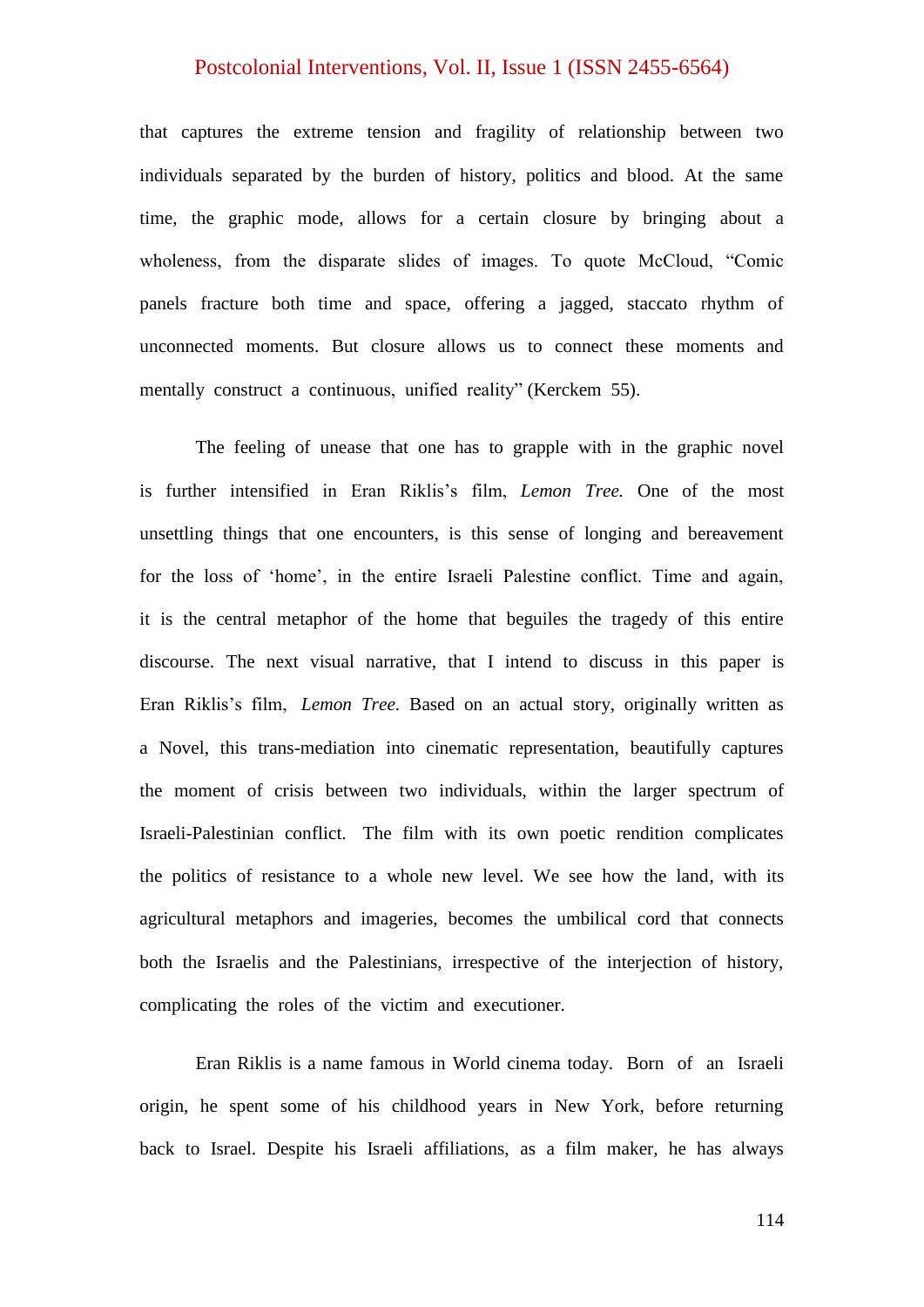tried to capture the intricacies of human relationships that develop in politically disturbed regions, especially in the Middle East. He started his cinematic career with his political thriller, *On a Clear Day You Can See Damascus* and his other notable contribution to film making has been recognised all throughout the world.

In this film, *Lemon Tree,* it is the singular spectacular image of a lemon grove that becomes the central metaphor determining the Israeli-Palestinian relationship. The film opens with the image of lemon trees growing in and around the Green Bank, showcasing how lemon trees have always been a shared symbol in the poetic consciousness of both the communities. The lemon tree becomes a pervasive image that captures the many nuances of the Israeli-Palestinian conflict, as a "recurring flashpoint in this conflict, dire symbols of the idiocy and the waste of war" (Kennicott 1). The movie itself opens with the song, "Lemon Tree", that poignantly speaks of a "love that once existed, was untenable and is now lost" (Shutek 17), between these two communities. This once existing bond between the Jew and the Arab, in the same place where both claim to be their homeland, was also narrated in the graphic novel, when Sacco meets Ammar"s uncle. Ammar"s uncle, an old man who had witnessed the catastrophe of 1948, speaks too about his relationship with the Jews, "Yes, I had Jewish friends...A Jew used to visit my brother...They would drink coffee together, black coffee" (Sacco 165).

In this film, we see how the lemon trees becomes the bone of contention between the Palestinian woman, Salma Zidane (and by extension, the entire Palestinian community) to whom belongs the lemon orchard, and Israel"s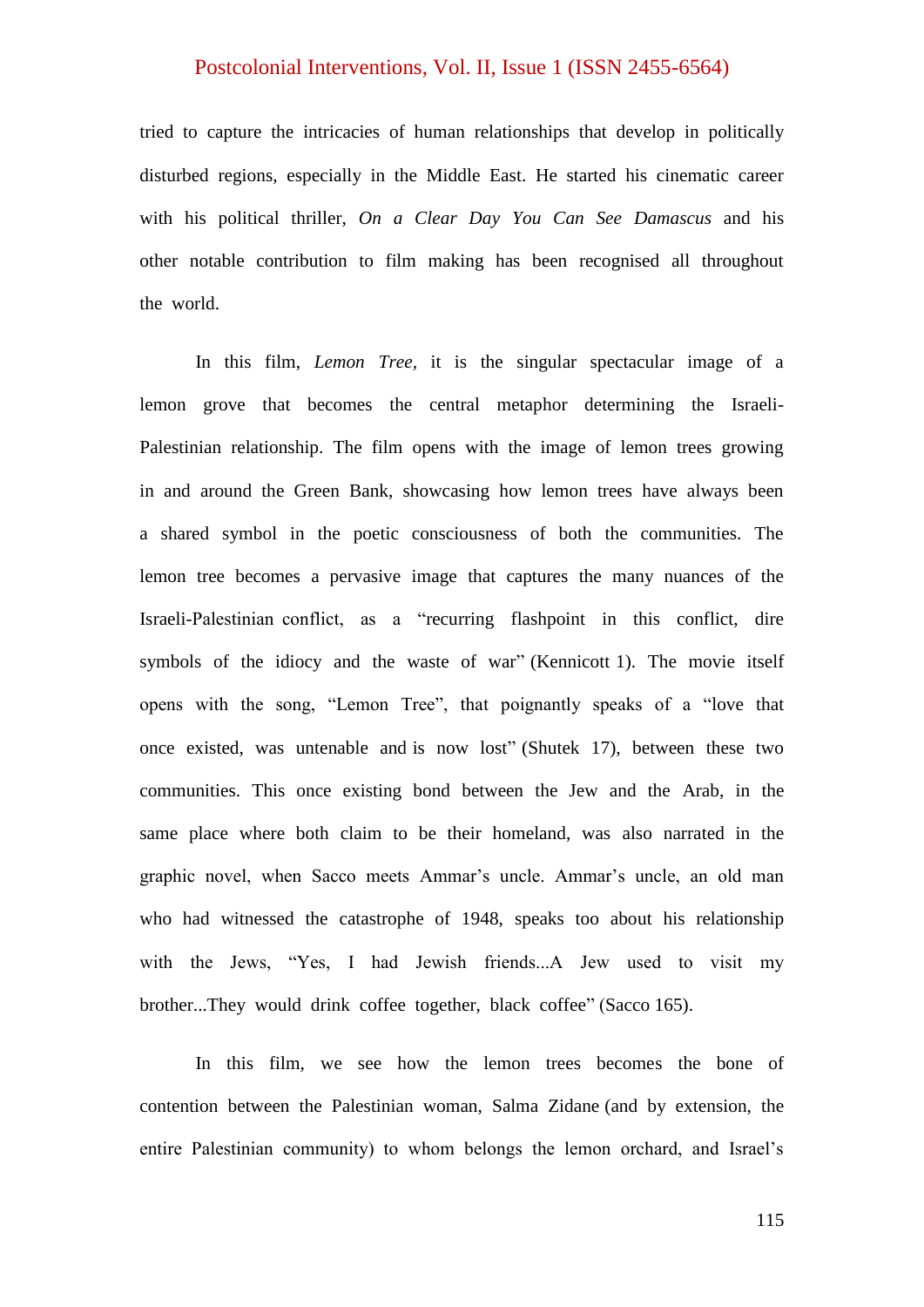Defence Minister ( by that extension, the Israeli Nation). As such, the lemon trees in this film becomes ""non textual elements of Nation building""(Shutek 15). At the same time, it becomes the site that hinges on the bleak possibility of reconciliation between Israel and Palestine ( as mediated by the relationship of Salma and Mira, the wife of Israel"s defence minister.)

As we note in the film, Salma Zidane, a middle-aged widowed Palestinian woman, owns the lemon orchard, that suddenly emerges as a site posing potential threat of terrorism, when Israel"s Defence Minister and his wife, become her neighbour. As such, Salma receives official orders that inform her about Israel"s decision to uproot her lemon trees, along with necessary "compensations" for the "losses" thereby incurred. The film, then revolves around this singular narrative of protest of Salma, to protect her orchard from being uprooted and destroyed by Israeli forces.

This brings us to the question and meaning of home, in all its complexity. The idea of home in popular imagination is almost always conceptualised as situated within a particular geographical location, which in turn becomes the legitimate premise for most Nation States to draw borders, to demarcate their space. However, despite the attempts of the statist narratives to fix the locale of the Nation, the subjective experience surrounding the idea of home moves beyond borders. In other words, the attachment of an individual or a community to their conceptualization of a home, has different registers, especially that connected with belonging and emotional attachments. In the words of Nira Yuval Davis, "Belonging is where the sociology of emotions interfaces with the sociology of power, where identification and participation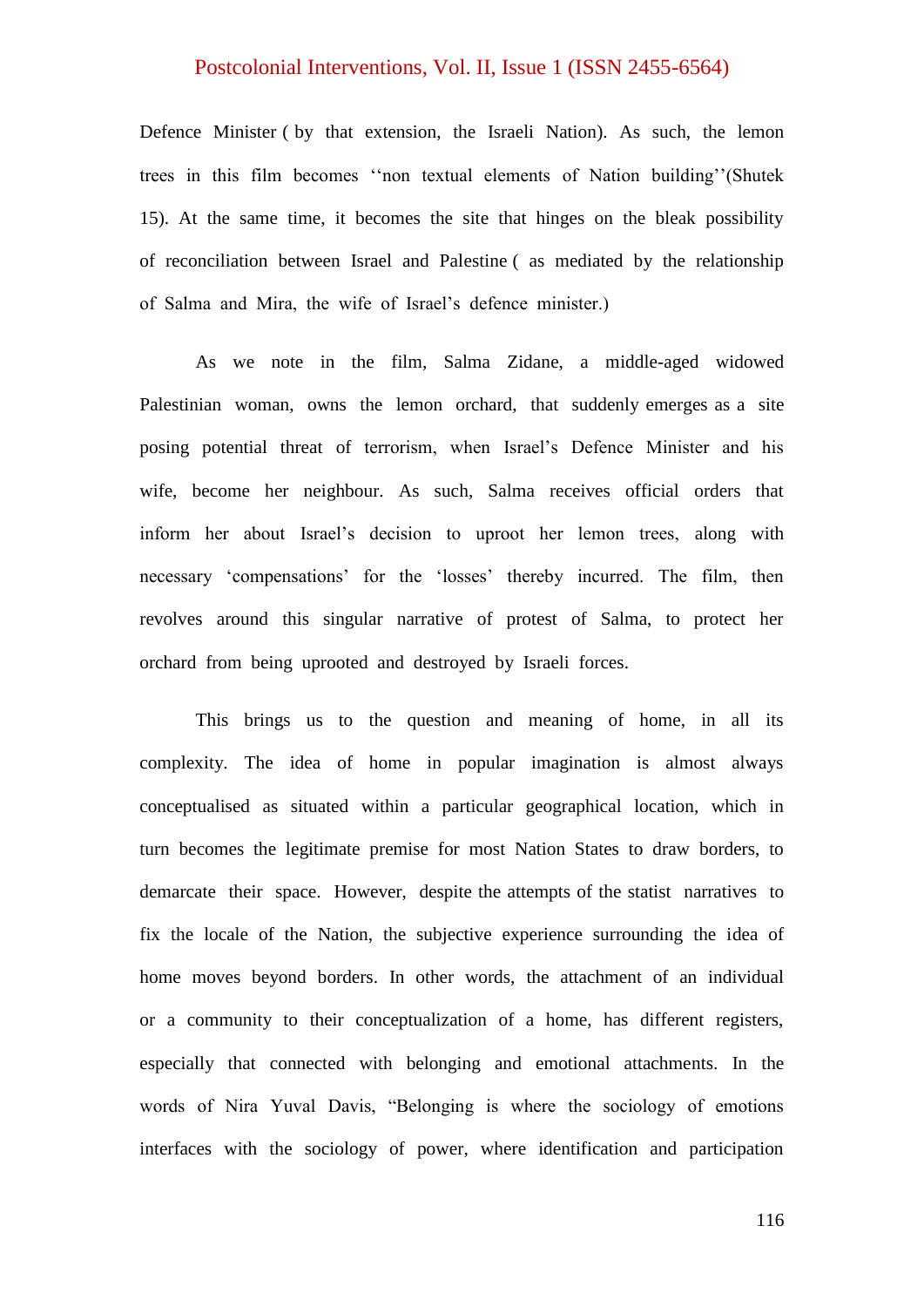collude, or at least aspire to or yearn for "(Yuval-Davis 216). As such, the construction of a house can be on a fixed geographical position, and yet its transformation into home contains a kind of fluidity, in the sense that it becomes spatial. This idea of the home as spatial, is the argument of Helen Taylor, for whom the meaning of a home is acquired over time, with personal memories, rituals, ancestral ties etc.(Taylor 12). The problem arises when different individuals attach different meanings to a land, that often causes conflict as one witnesses it in Palestine. It thereby, complicates our epistemology of history, making a detour from our comfortable notions of 'home', where both the voice of the Invader/Settler and Exiled/Settler, intersect. It is also important to note that despite the fact, that a home is not fixed in that sense, the fact of forced migration and displacement often reinforces the feeling of locating the home, within a geographical space in the refugees. At the same time, it instils in the refugee"s imagination a feeling of exile, of mourning for a homeland that once was there and is now lost forever or receded in the distance. In the words of Brah, home is often a "mythic place of desire in the diasporic imagination..a place of no return, even if it is possible to visit the geographical territory" (qtd. In Taylor 12). In other words, the home then becomes a temporal identity for the refugees, where through this ritual of mourning and memory, one attributes a cyclical pattern that delineates from the linear notion of progression of time. As such, it is important to note, that for Salma, the lemon trees are not just her source of sustenance, but associated with it is the memory of her childhood along with her father. The film cinematically captures the poignant moment when we can see the lemons falling to the ground and Salma being awakened by the rustle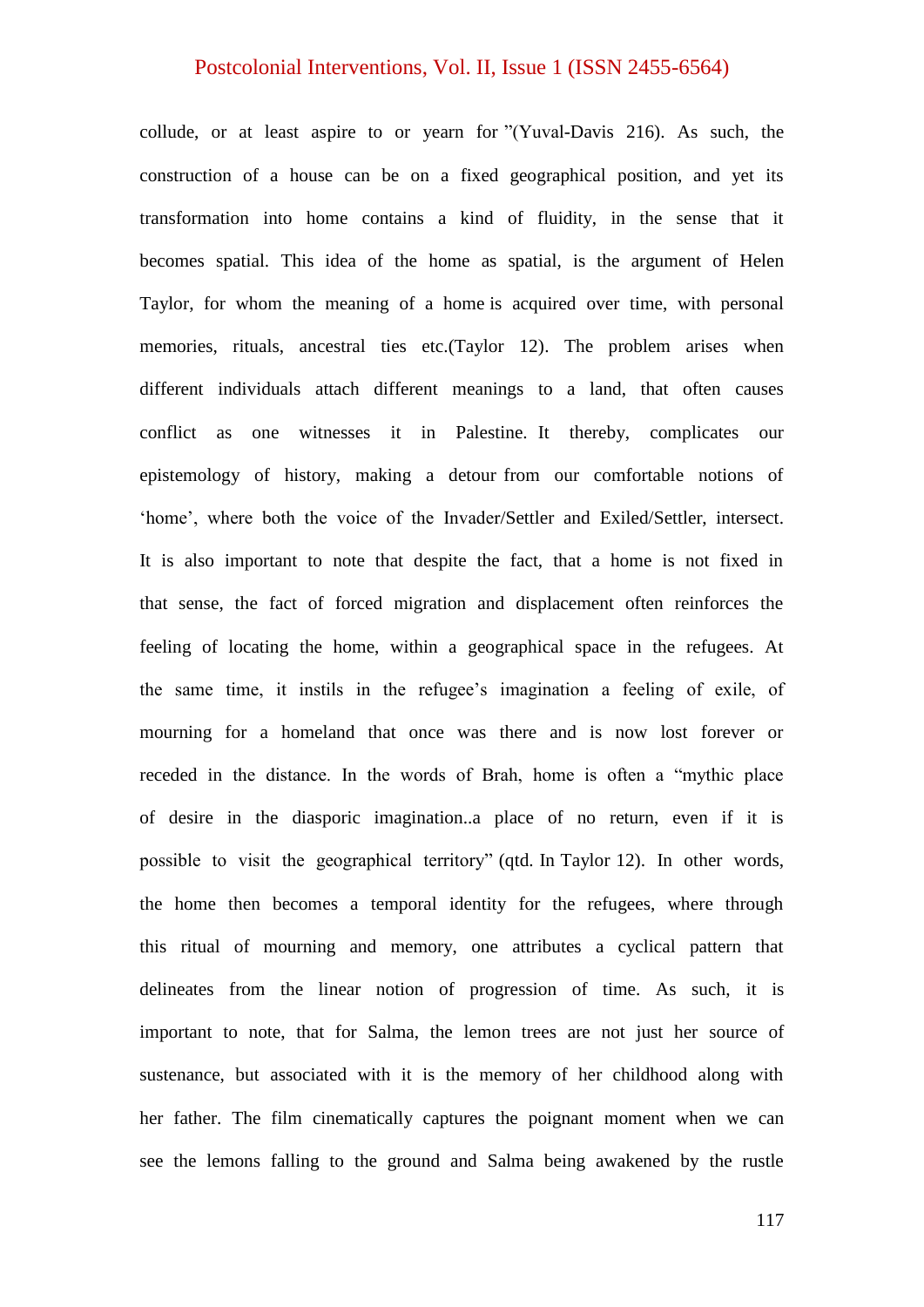of the leaves and the sound of the falling lemons. This is followed by a flashback, where she recollects the time she spent with her father amidst the lemon trees as a child, her hands caressing the lemons hanging from the trees. The lemon trees then become associated with her yearning for nostalgia, as well as a token of legacy, she has inherited from her grandfather. The desire and conviction that Salma has, to protect her trees from being uprooted at any cost, emanates from the desire to preserve her memory from being colonised. As such, here the politics of resistance is displayed by the role of Salma"s memory. At the same time, it adds a temporal dimension to her notion of home. However, what becomes the most important factor for Salma in the film, in her attempt to save her lemon trees, is the material aspect of the home. The material aspect of a home, surrounds not only the physical structure of the building, but also the land and vegetation, that for the refugee has wider implications than simply its economic surplus. Another interesting argument to substantiate the idea of resistance is to understand that the lemon trees have a wider semiotics for Salma, that move beyond the question of 'materiality of objects'. In fact, Shuteck talks about how several food historians, and anthropologists have observed that "food is never simply food but carries multiple meanings and associations (Shuteck 17). This obviously reminds us of the third chapter in Sacco"s *Palestine*, where the old man laments the loss of his olive trees and associates the feeling of being forced to cut down his own trees as, filled with excruciating pain. ."I was crying...I felt I was killing my son when I cut them down" (Sacco 62). It is also akin to chapter six of the graphic novel, dealing with "tomatoes", that showcase how these agricultural metaphors become an important constituent in the narratives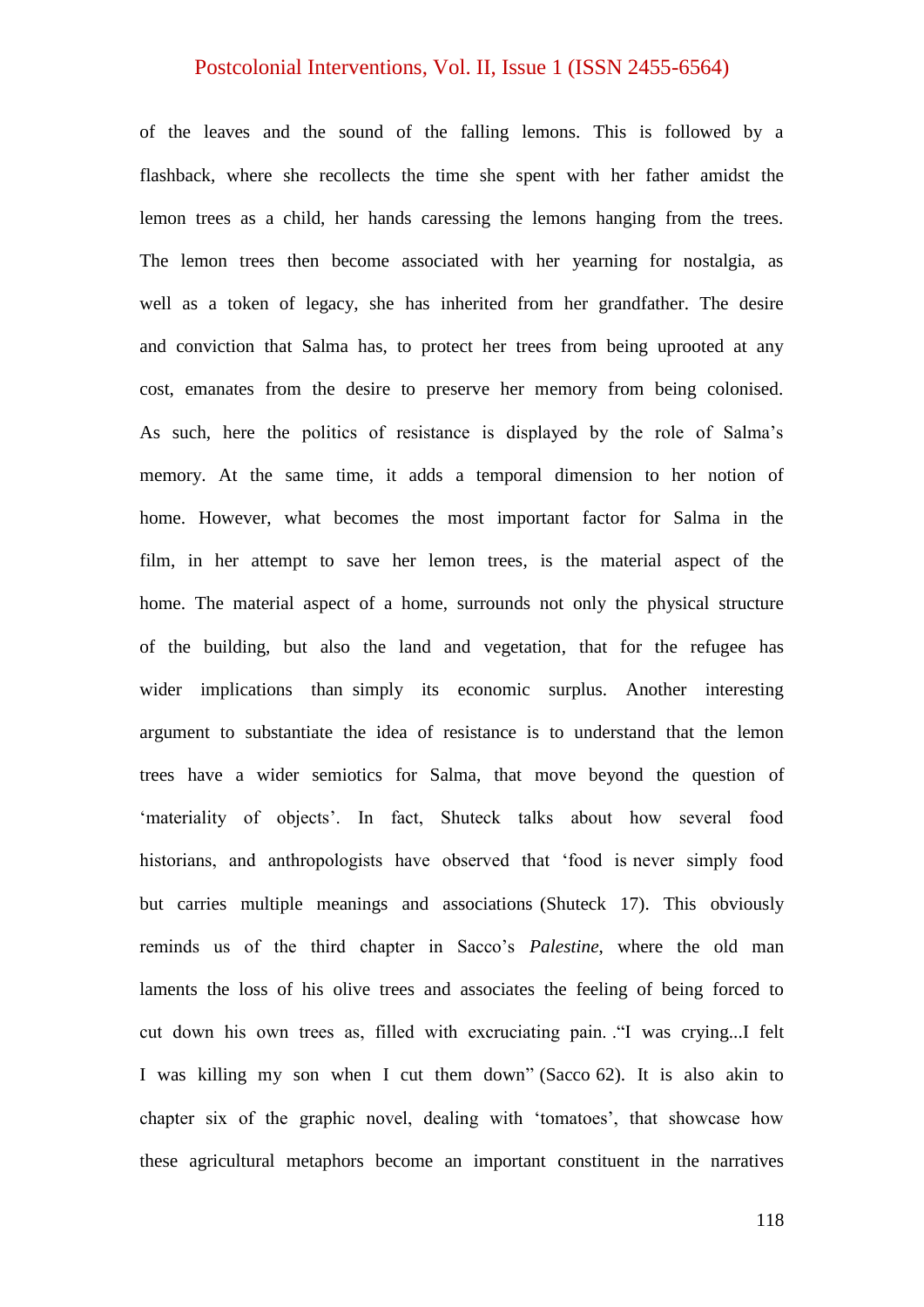of protest. In a similar way, in the *Lemon Tree*, Salma constantly goes through all struggle just to save her lemon orchard, instead of taking any economic compensation from Israel, for these lemon orchards are synonymous to her feeling of being at home. It also highlights what Ben-Ze"ev found in her study of Palestinian refugees, that for them, the plants acts as "mnemonic devices enabling a temporary (re)creation of the past. The particular taste and smell of home points to the specificity of individual villages, each with their own significant plants" (qtd. in Taylor 17). In regards to Salma, the lemon trees acquire a symbolic value, of "not only reaching back in time, but recreating the features of a place to which one cannot return" (qtd. in Taylor 18).

 The film revolves around the single handed struggle of Salma to save her lemon trees. Her display of courage is directed not only against the state of Israel but also against the patriarchal norms of her own society, as displayed by her defiance of societal honour, while engaging in an emotional affair with her lawyer, Ziad Daud. Thus, her narrative of protest is at two levels, both within and outside of Palestine. She takes her case, initially to the military tribunal and then later puts everything at stake, taking her case to Israel"s Supreme Court, after her plea is rejected. At the end, the Supreme Court allows Salma to keep her lemon trees, albeit to a certain height only, for security issues. Although, Salma considers the judgement as an 'insult', Ziad Daud sees it as a partial victory, a sign of hope for the larger Palestinian cause, alluding it to the story of David's triumph over Goliath. It is interesting to see how the Old Testament allusion, so very significant for the Jewish tradition, is appropriated by the Palestinians in this film, making it a meta narrative.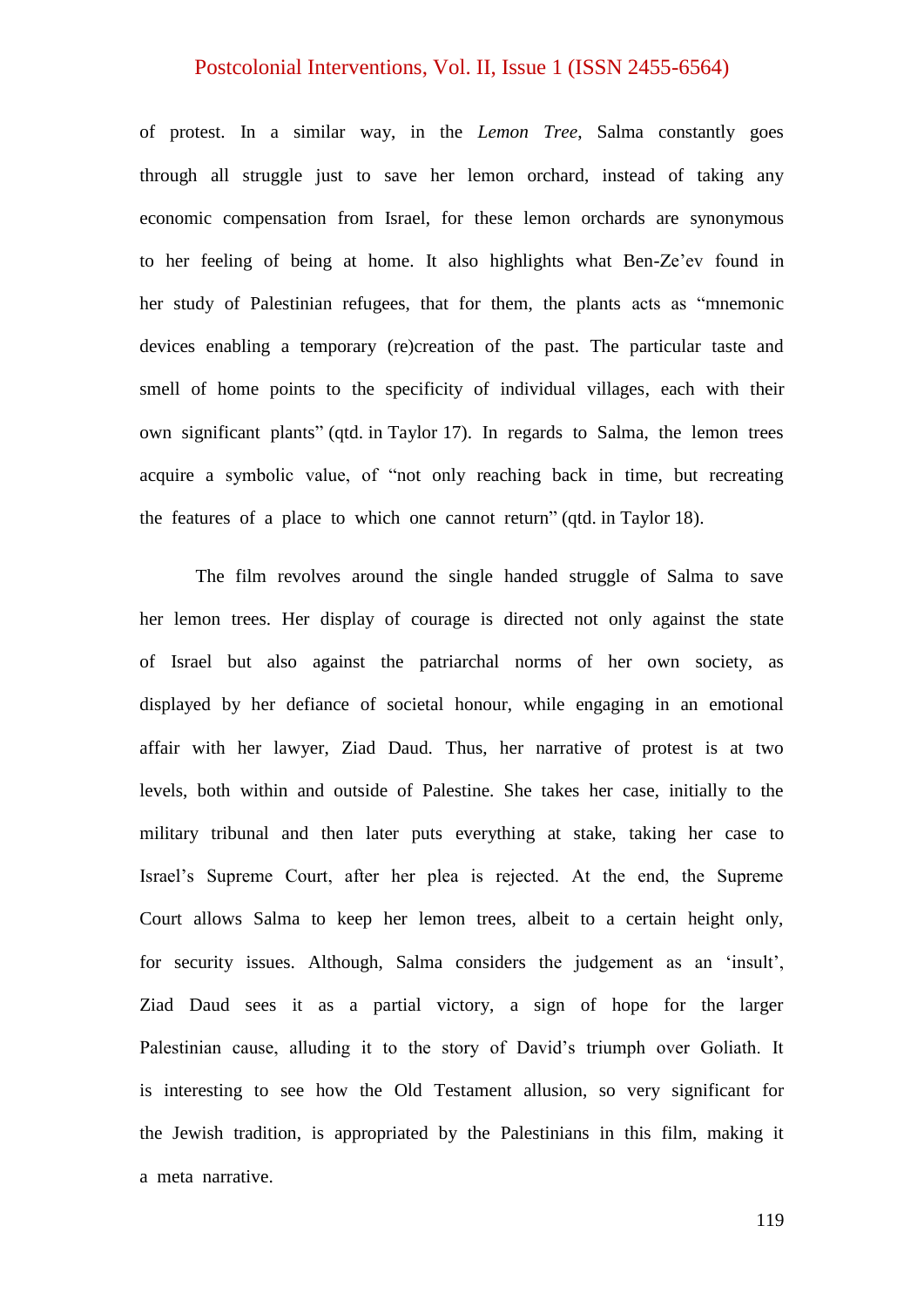What is even more interesting about this film, as far as the politics of resistance is concerned, is the relationship shown between Salma and Mira. We find both these women uncannily similar in the way they both struggle against their respective systems. At the same time, there is an unbridgeable gap between them, owing to the lemon groves between them, that disrupt normalcy through political intrusion. Besides, there is also the barrier of language, preventing them to actually communicate, and yet Mira"s expression of solidarity for Salma turns the relationship between the Israeli and the Palestinian to a more nuanced understanding.

As far as the use of visual tropes are concerned, its treatment is different from the graphic novel, yet similar in approach. The use of ocular observations through 'binoculars', 'windows', 'tree branches', 'webcams' etc, showcase the opacity of vision that hinders 'truth' and 'knowledge' about others. Similarly, all throughout the film, we hear a nonsensical gibberish used as a subtext to deflate the seriousness of the issue and render it "comical". Moreover, the film itself being directed by an Israeli points to a different dimension of the politics of resistance, in which both the Israelis and Palestinians are victims of their own history.

Thus, both the texts in their own way highlight the story of Palestinian lives, of the brave resilience of Palestinians for self-assertion. At the end of both the texts, one inevitably realises that the dynamics of power structure is far more convoluted and calls for self-reflexivity. This is where literature, with its semiotics of truth, provides only an ambivalent space and acts as a constant deterrent to clichéd oversimplification of history and politics.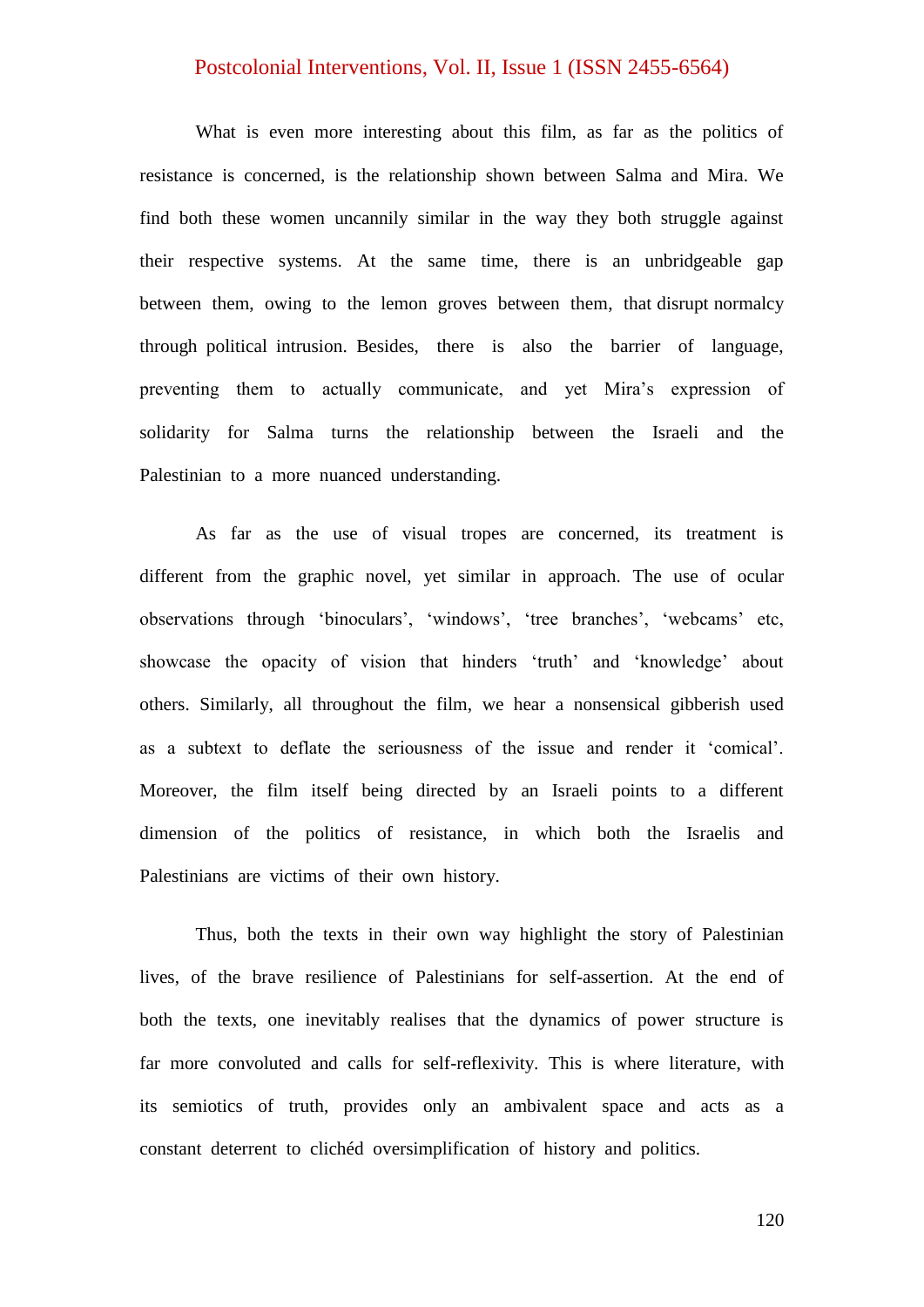#### Works Cited

- Gardner, David. "A Naked, Poor and Mangled Peace". *Last Chance: The Middle East in Balance.* London: I.B.TAURIS, 2009. 143-168. Print.
- Harlow, Barbara. *Resistance Literature*. New York: Methuen, 1987. Print.
- Jenkins, Mark. "*Lemon Tree*: Bitter and Sweet on Israel's border." Npr. N.p. 16<sup>th</sup> April, 2009. Web. 12<sup>th</sup> April, 2016.
- Kennicott, Phillip. "Eran Riklis"s *Lemon Tree*." The Washington Post.

N.p.  $1^{st}$  May, 2009. Web.  $12^{th}$  April, 2016.

- Kerckem, Debbie Van. *Colliding Memories: The Israeli-Palestinian Cconflict in the Graphic Novels of Joe Sacco*. Diss. Universiteit Gent, 2012. 5-79. Print.
- *Lemon Tree*. Dir. Eran Riklis. Perf. Hiam Abbas, Rona Lipaz Michael,

Ali Sulaiman, Doron Tavory and Tarik Kopty. IFC Films, 2008. Film.

- Murray, Charles Shaar. "Review: Palestine by Joe Sacco". *The Electronic Intifada*.
	- 4 Feb. 2003. [<https://electronicintifada.net/content/review-palestine-joe](https://electronicintifada.net/content/review-palestine-joe-sacco/3443)[sacco/3443>](https://electronicintifada.net/content/review-palestine-joe-sacco/3443) 15 Oct. 2016.
- Prestwood, Elizabeth Brooks. *Paradise lost and lost again: limitations and realities of Palestinian identity in Exile, Occupied Palestine and Israel.* Diss. North Carolina University, 2003. 1-27. Print.